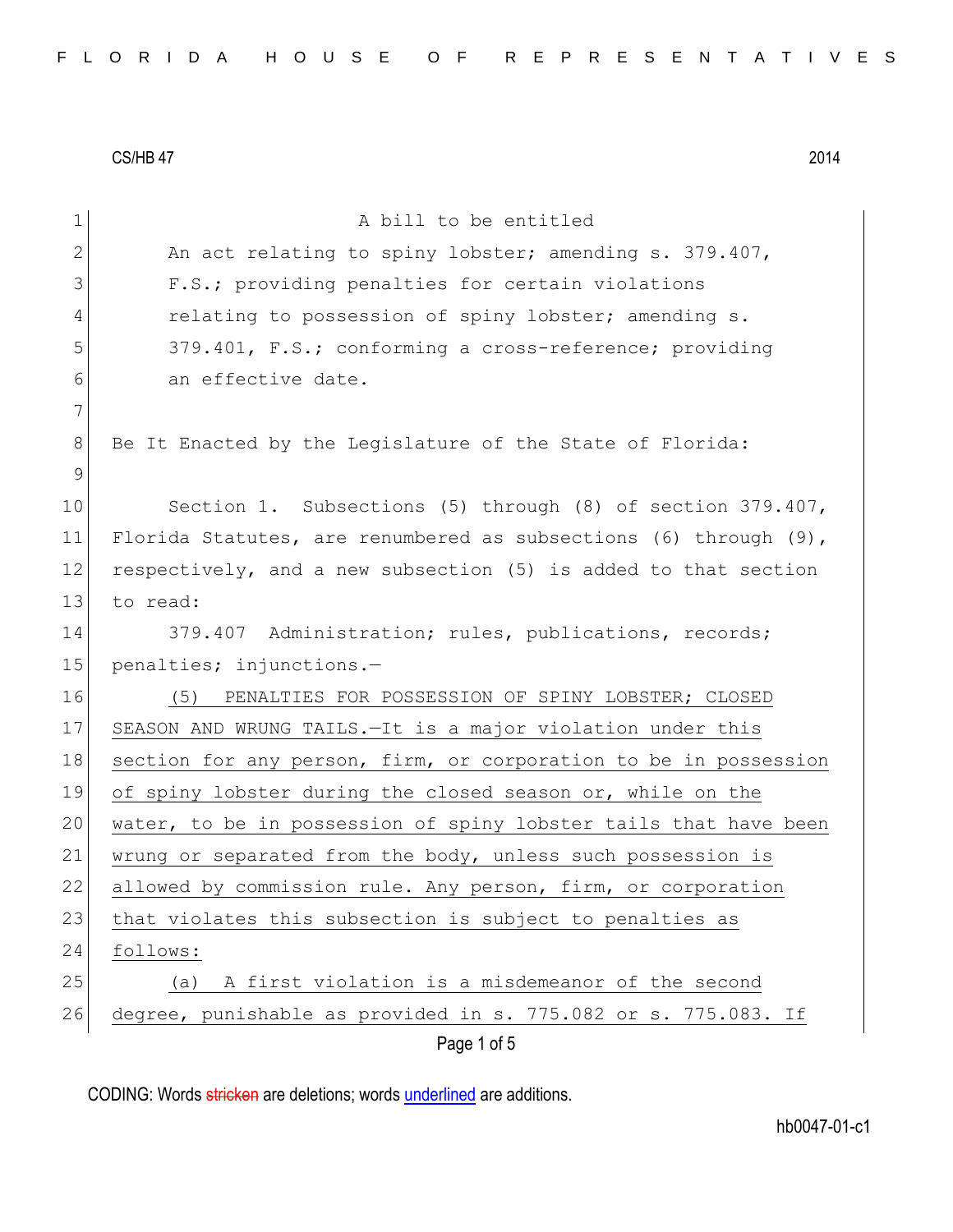| 27 | the violation involves 25 or more lobster, the violation is a    |
|----|------------------------------------------------------------------|
| 28 | misdemeanor of the first degree, punishable as provided in s.    |
| 29 | 775.082 or s. 775.083.                                           |
| 30 | (b) A second violation is a misdemeanor of the first             |
| 31 | degree, punishable as provided in s. 775.082 or s. 775.083, and  |
| 32 | such person is subject to a suspension of all license privileges |
| 33 | under this chapter for a period not to exceed 90 days.           |
| 34 | (c) A third violation is a misdemeanor of the first              |
| 35 | degree, punishable as provided in s. 775.082 or s. 775.083, with |
| 36 | a mandatory minimum term of imprisonment of 6 months, and such   |
| 37 | person may be assessed a civil penalty of up to \$2,500 and is   |
| 38 | subject to a suspension of all license privileges under this     |
| 39 | chapter for a period not to exceed 6 months.                     |
| 40 | (d) A third violation within 1 year after a second               |
| 41 | violation is a felony of the third degree, punishable as         |
| 42 | provided in s. 775.082 or s. 775.083, with a mandatory minimum   |
| 43 | term of imprisonment of 1 year, and such person shall be         |
| 44 | assessed a civil penalty of \$5,000 and all license privileges   |
| 45 | under this chapter shall be permanently revoked.                 |
| 46 | (e) A fourth or subsequent violation is a felony of the          |
| 47 | third degree, punishable as provided in s. 775.082 or s.         |
| 48 | 775.083, with a mandatory minimum term of imprisonment of 1      |
| 49 | year, and such person shall be assessed a civil penalty of       |
| 50 | \$5,000 and all license privileges under this chapter shall be   |
| 51 | permanently revoked.                                             |
| 52 | Section 2. Paragraph (a) of subsection (2) of section            |
|    | Page 2 of 5                                                      |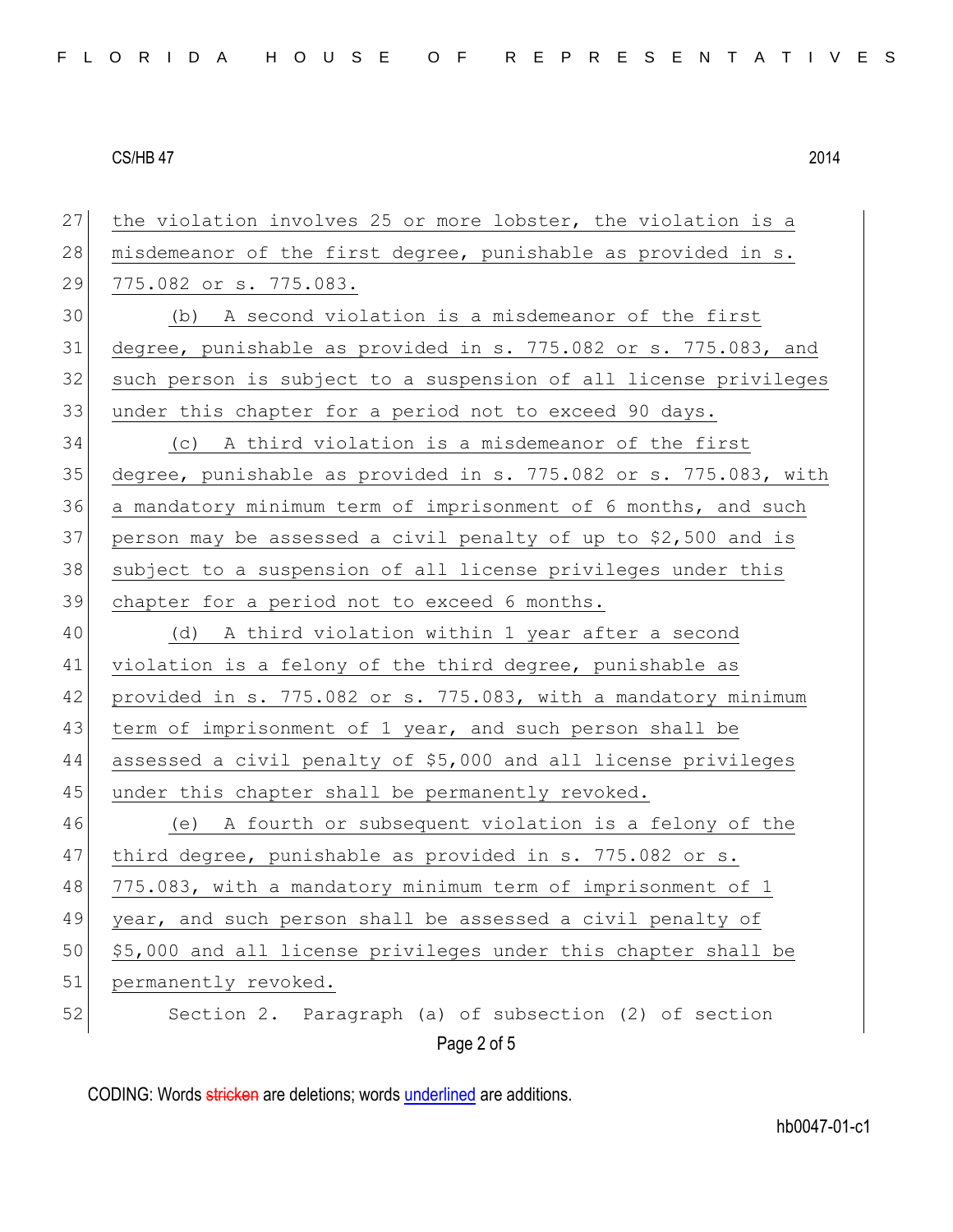53 379.401, Florida Statutes, is amended to read:

54 379.401 Penalties and violations; civil penalties for 55 | noncriminal infractions; criminal penalties; suspension and 56 forfeiture of licenses and permits.-

57 (2)(a) LEVEL TWO VIOLATIONS.—A person commits a Level Two 58 violation if he or she violates any of the following provisions:

59 1. Rules or orders of the commission relating to seasons 60 or time periods for the taking of wildlife, freshwater fish, or 61 saltwater fish.

 $62$  2. Rules or orders of the commission establishing bag, 63 possession, or size limits or restricting methods of taking 64 wildlife, freshwater fish, or saltwater fish.

65 3. Rules or orders of the commission prohibiting access or 66 otherwise relating to access to wildlife management areas or 67 other areas managed by the commission.

68 4. Rules or orders of the commission relating to the 69 feeding of wildlife, freshwater fish, or saltwater fish.

70 5. Rules or orders of the commission relating to landing 71 requirements for freshwater fish or saltwater fish.

72 6. Rules or orders of the commission relating to 73 restricted hunting areas, critical wildlife areas, or bird 74 sanctuaries.

75 7. Rules or orders of the commission relating to tagging 76 requirements for wildlife and fur-bearing animals.

77 8. Rules or orders of the commission relating to the use 78 of dogs for the taking of wildlife.

# Page 3 of 5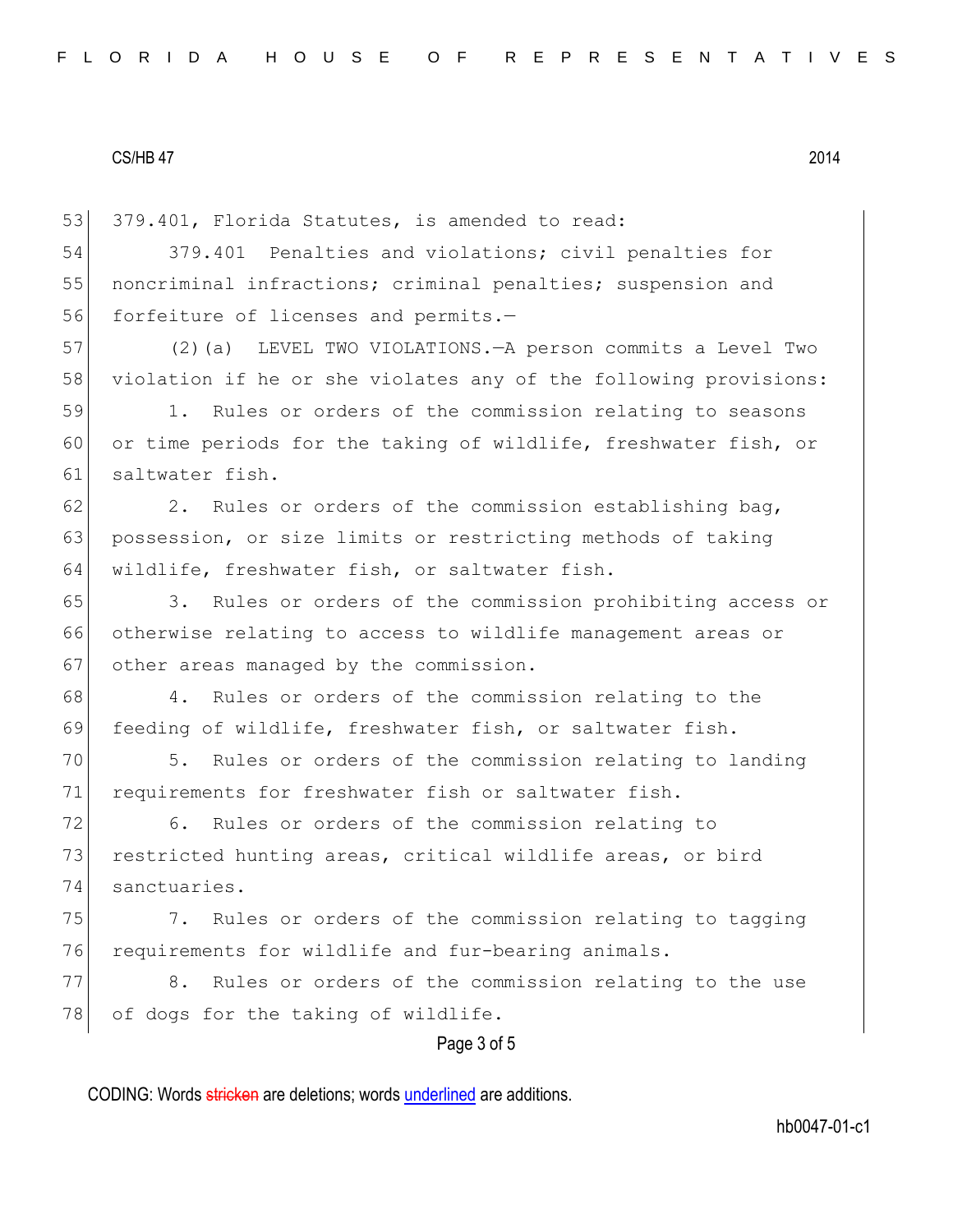Page 4 of 5 79 9. Rules or orders of the commission which are not 80 otherwise classified. 81 10. Rules or orders of the commission prohibiting the 82 unlawful use of finfish traps. 83 11. All prohibitions in this chapter which are not 84 otherwise classified. 85 12. Section 379.33, prohibiting the violation of or 86 noncompliance with commission rules. 87 13. Section 379.407(7) 379.407(6), prohibiting the sale, 88 purchase, harvest, or attempted harvest of any saltwater product 89 with intent to sell. 90 14. Section 379.2421, prohibiting the obstruction of 91 waterways with net gear. 92 15. Section 379.413, prohibiting the unlawful taking of 93 bonefish. 94 16. Section 379.365(2)(a) and (b), prohibiting the 95 | possession or use of stone crab traps without trap tags and 96 theft of trap contents or gear. 97 17. Section 379.366(4)(b), prohibiting the theft of blue 98 crab trap contents or trap gear. 99 18. Section 379.3671(2)(c), prohibiting the possession or 100 use of spiny lobster traps without trap tags or certificates and 101 theft of trap contents or trap gear. 102 19. Section 379.357, prohibiting the possession of tarpon 103 without purchasing a tarpon tag. 104 20. Rules or orders of the commission prohibiting the